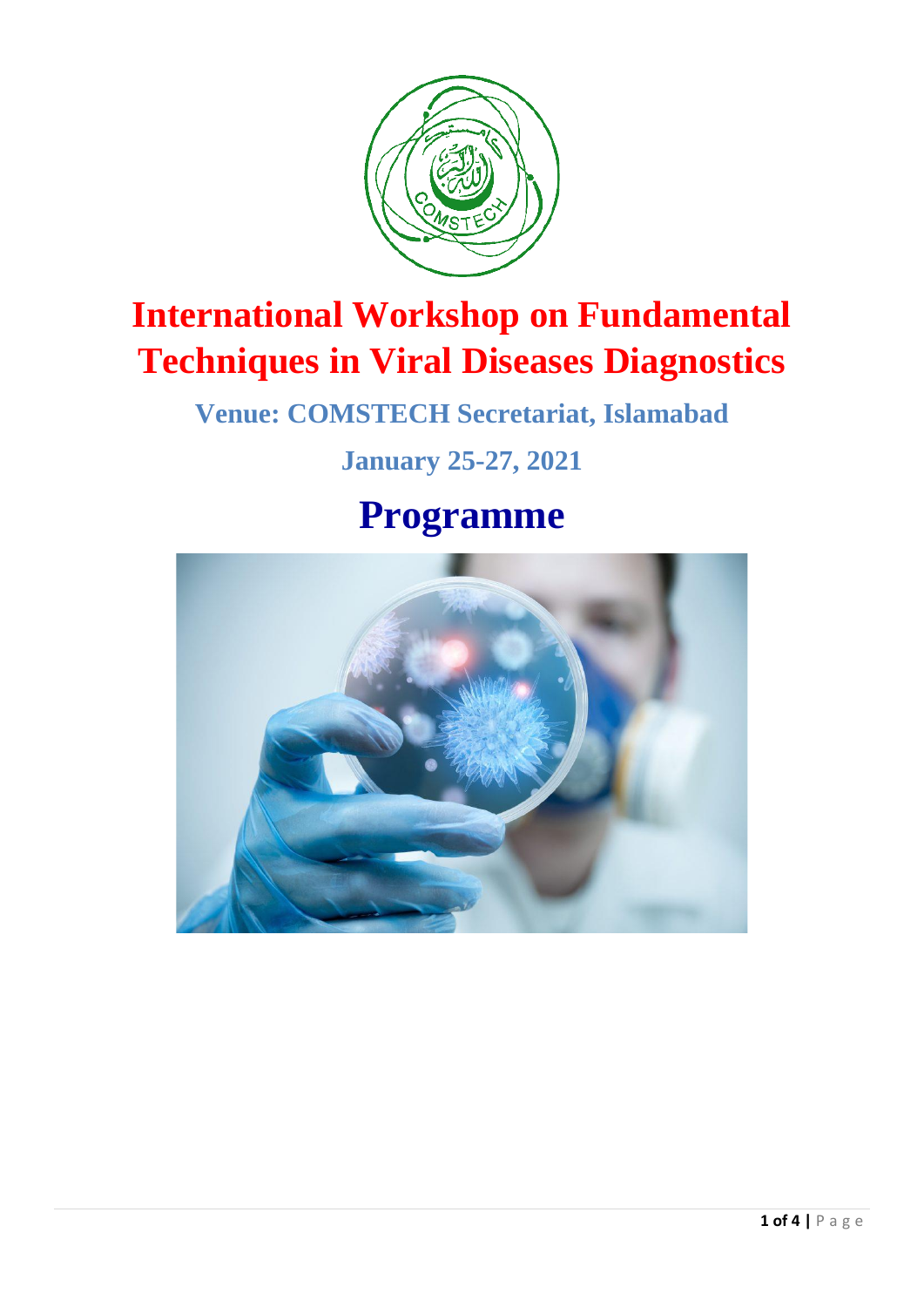#### **Day-1 (25 th January 2021) – Monday** *(Timing according to Pakistan Standard Time)*

#### **Inaugural Session**

| $09:00 - 09:30$                                                    | <b>Registration</b>                                                                            |  |
|--------------------------------------------------------------------|------------------------------------------------------------------------------------------------|--|
|                                                                    |                                                                                                |  |
| 09:30-09:35                                                        | <b>Recitation of the Holy Quran</b>                                                            |  |
| 09:35-09:40                                                        | <b>Welcome to the Participants</b>                                                             |  |
|                                                                    | Ms. Khazima Muazim                                                                             |  |
|                                                                    | <b>Keynote Address</b>                                                                         |  |
| 09:40-10:05                                                        |                                                                                                |  |
|                                                                    | Prof. Dr. S. M. Wasim Jafri<br><b>Professor of Medicine</b>                                    |  |
|                                                                    | Aga Khan University, Pakistan                                                                  |  |
| 10:05-10:20                                                        | <b>Welcome Address</b>                                                                         |  |
|                                                                    |                                                                                                |  |
|                                                                    | H.E. Prof. Dr. M. Iqbal Choudhary $H, I, S, I, T, I$ .<br><b>Coordinator General, COMSTECH</b> |  |
|                                                                    |                                                                                                |  |
|                                                                    | <b>Vote of Thanks</b>                                                                          |  |
| 10:20-10:25                                                        | Dr. Atia-tul-Wahab                                                                             |  |
|                                                                    |                                                                                                |  |
| $10:25-11:00$                                                      | <b>Tea Break</b>                                                                               |  |
| Session I - Viral diseases, their origin, history and transmission |                                                                                                |  |
|                                                                    | Chair: Prof. Dr. M. Iqbal Choudhary H. I., S. I., T. I.                                        |  |
|                                                                    | Viral diseases-Global clinical impact diagnosis, treatment and prevention                      |  |
| 11:00-12:00                                                        | Prof. Dr. Wasim Jafri                                                                          |  |
|                                                                    | <b>Aga Khan University Hospital</b>                                                            |  |
| 12:00-13:00                                                        | <b>Virus Genomics and Evolution</b><br>Prof. Dr. Di Liu                                        |  |
|                                                                    | <b>Wuhan Institute of Virology, Chinese Academy of Sciences</b>                                |  |
|                                                                    |                                                                                                |  |
| $13:00 - 1400$                                                     | <b>Lunch and Prayer Break</b>                                                                  |  |
| Chair: Prof. Dr. Wasim Jafri                                       |                                                                                                |  |
| 14:00-15:00                                                        | Introduction to coronaviruses and development of Test system for the detection of              |  |
|                                                                    | <b>SARS-CoV-2 antibodies</b>                                                                   |  |
|                                                                    | Prof. Dr. Bertram Flehmig                                                                      |  |
|                                                                    | <b>University of Tuebingen, Germany</b>                                                        |  |
| 15:00-16:00                                                        | SARS-CoV-2 Spike: A major determinant of viral infectivity and spread                          |  |
|                                                                    | <b>Prof. Dr. Daniel Sauter</b>                                                                 |  |
|                                                                    | <b>Institute for Medical Virology and Epidemiology of Viral Diseases</b>                       |  |
|                                                                    | <b>University of Tuebingen, Germany</b>                                                        |  |
|                                                                    |                                                                                                |  |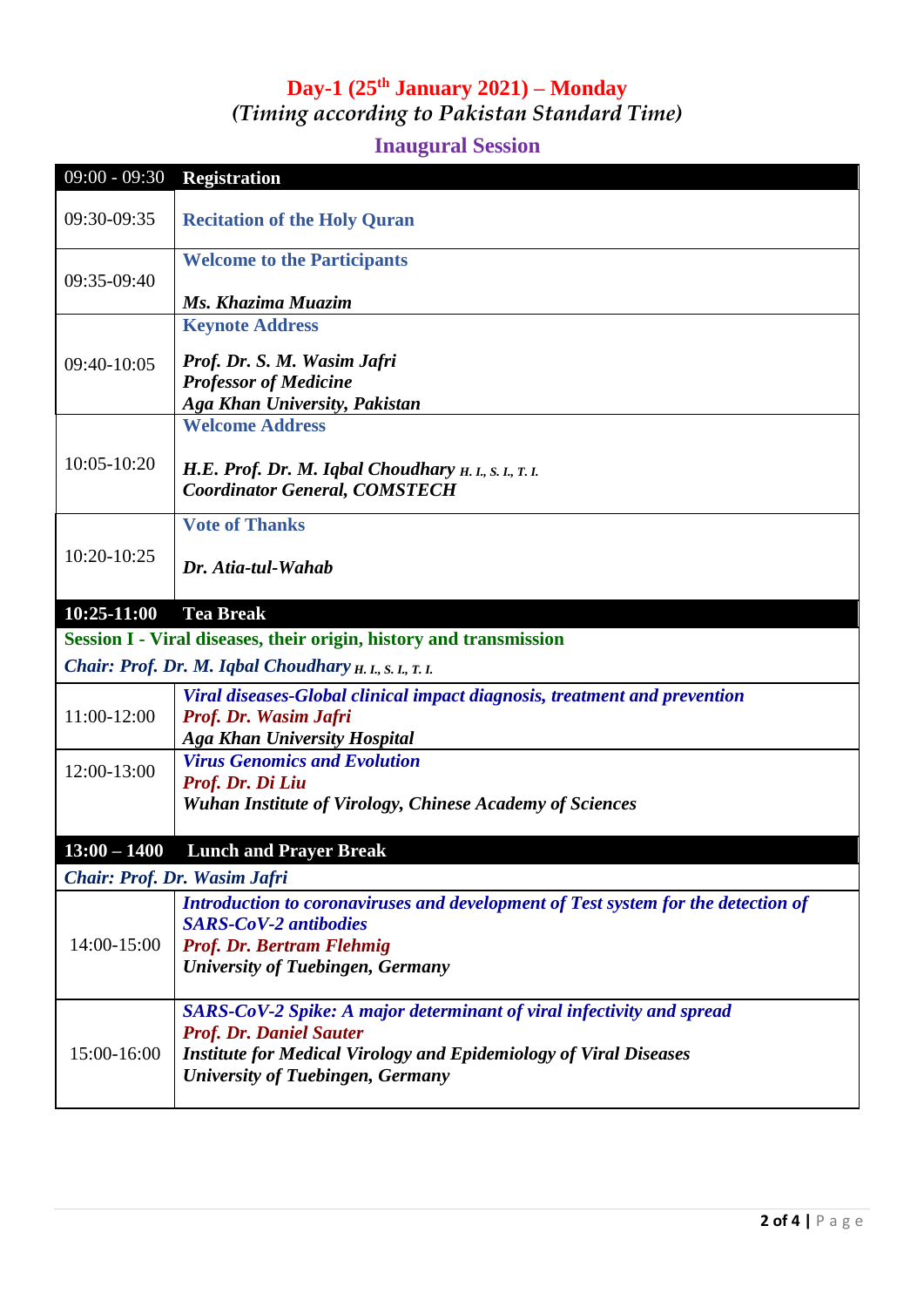| Day-2 (26 <sup>th</sup> January 2021) -Tuesday                                                                                                                          |                                                                                                                                                                                                                                                                                                                          |  |
|-------------------------------------------------------------------------------------------------------------------------------------------------------------------------|--------------------------------------------------------------------------------------------------------------------------------------------------------------------------------------------------------------------------------------------------------------------------------------------------------------------------|--|
| Session II -Method development for viral detection and development of vaccines and application of<br>existing drugs for treatment and prevention against viral diseases |                                                                                                                                                                                                                                                                                                                          |  |
| <b>Chair: Dr. Sumbla Farooq Sheikh</b>                                                                                                                                  |                                                                                                                                                                                                                                                                                                                          |  |
| Co-chair: Dr. Atia-tul-Wahab                                                                                                                                            |                                                                                                                                                                                                                                                                                                                          |  |
| 09:30-10:30                                                                                                                                                             | Developing Methods for rapid detection of emerging viruses<br>Prof. Dr. Hongping Wei<br><b>Wuhan Institute of Virology, Chinese Academy of Sciences</b>                                                                                                                                                                  |  |
| 10:30-11:00                                                                                                                                                             | Insights into SARS-CoV-2 polymerase catalysis and remdesivir intervention<br>Dr. Jiqin Wu<br><b>Wuhan Institute of Virology, Chinese Academy of Sciences</b>                                                                                                                                                             |  |
| 11:00-11:40                                                                                                                                                             | Current techniques and technologies in the clinical diagnosis of Arboviral diseases<br><b>Dr. Muhammad Rashid</b><br>National Institute of Virology, International Center for Chemical and Biological<br>Sciences, Karachi, Pakistan                                                                                     |  |
| 11:40-12:20                                                                                                                                                             | <b>Viral hepatitis in Pakistan- Challenges and priorities</b><br>Dr. Saba Farooq<br>National Institute of Virology, International Center for Chemical and Biological<br>Sciences, Karachi, Pakistan                                                                                                                      |  |
| 12:20-13:00                                                                                                                                                             | Effectiveness of real-time PCR pool testing for screening of COVID-19 infection in<br><b>Pakistan: A Practical Approach for the clinical laboratory testing</b><br><b>Dr. Ishaq Khan</b><br><b>Consultant PHRL</b><br><b>Khyber Medical University, Pakistan</b>                                                         |  |
| 13:00-14:00                                                                                                                                                             | <b>Lunch and Prayer Break</b>                                                                                                                                                                                                                                                                                            |  |
| <b>Chair: Dr. Muhammad Rashid</b><br>Co-chair: Dr. Yan Wang                                                                                                             |                                                                                                                                                                                                                                                                                                                          |  |
| 14:00-15:00                                                                                                                                                             | Why SARS-CoV-2 caused a pandemic but not SARS-1 and MERS and how different<br>countries have dealt with it. Can we predict new corona virus pandemics?<br>Prof. Dr. Anders Vahlne, M.D., Ph.D.<br><b>Division of Clinical Microbiology</b><br>Karolinska Institutet, Karolinska University Hospital<br>Stockholm, Sweden |  |
| 15:00-15:30                                                                                                                                                             | <b>Immunopathogenesis of viral diseases</b><br>Dr. Almas Jabeen<br>Dr. Panjwani Center for Molecular Medicine and Drug Research, Karachi, Pakistan                                                                                                                                                                       |  |
| Session III – Preventive measures against the spread of viral diseases in health care professionals and<br>state of the art diagnostic laboratory setup.                |                                                                                                                                                                                                                                                                                                                          |  |
| 15:30-16:00                                                                                                                                                             | Biosafety measures for effective prevention and protection against viral diseases in<br><i>medical facilities</i><br>Dr. Haana Iqbal<br>National Institute of Virology, International Center for Chemical and Biological<br>Sciences, Karachi, Pakistan                                                                  |  |